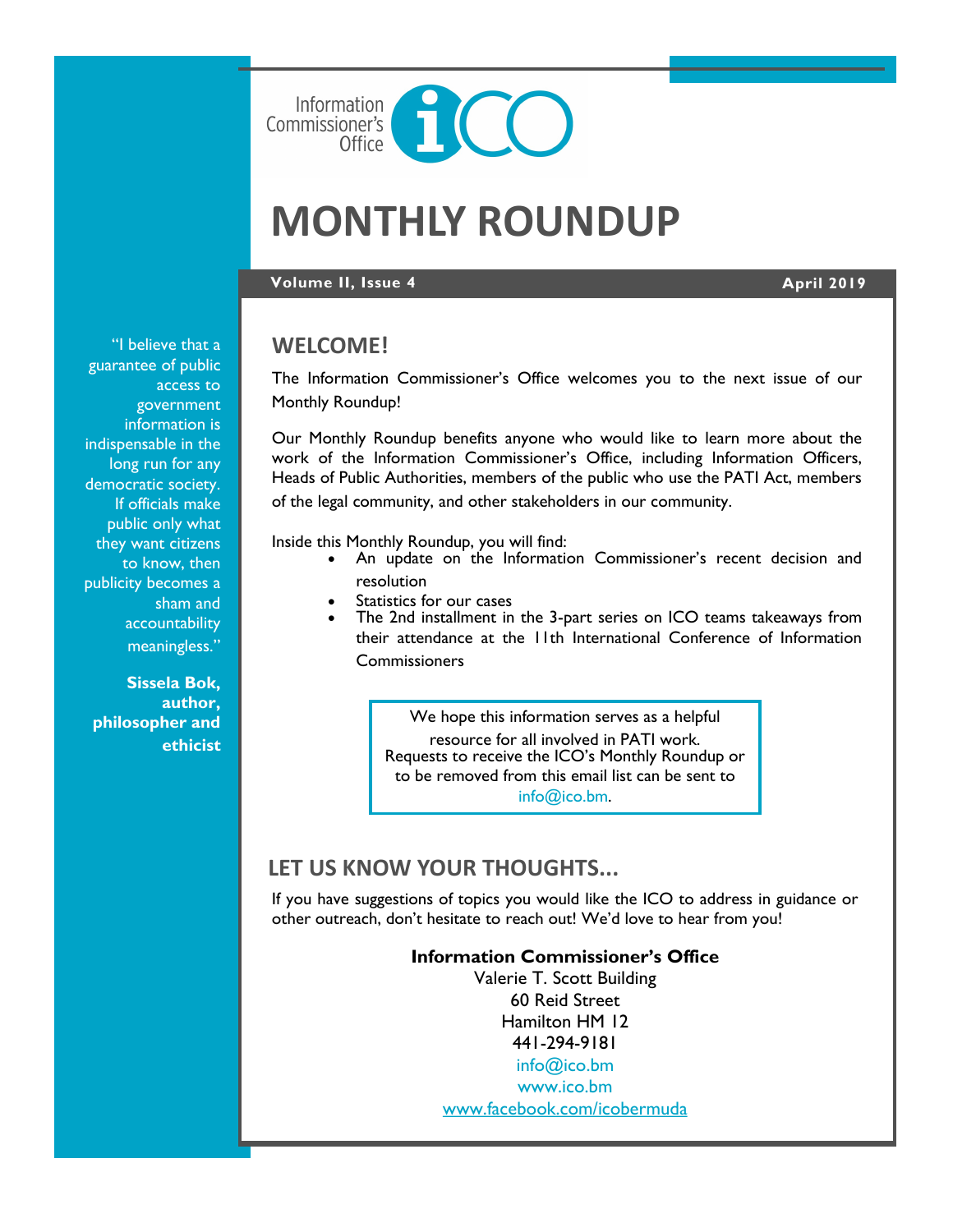## **DECISIONS**

#### **Is An Entity a Public Authority?**

In **[Decision 08/2019](https://docs.wixstatic.com/ugd/5803dc_ed780f0414324ecfbb75e1cb0d0a9df1.pdf)**, Police Complaints Authority (PCA), the Information Commissioner considered the Applicant's challenge that the PCA did not issue a timely internal review decision. The Applicant sought records related to meeting minutes, litigation, complaints, and investigations. In response to the request, the PCA informed the Applicant that it was not a public authority under the PATI Act. During the review by the Information Commissioner, the PCA accepted the preliminary view of the Information Commissioner's Office that it is a public authority under paragraph 13 of the Schedule to the PATI Act. The PCA also issued its internal review decision on the PATI request prior to the Information Commissioner's Decision.

**Remember** – the Schedule to the PATI Act identifies the public authorities which need to comply with the Act, including processing PATI requests from the public.

## **RESOLUTIONS**

In April 2019, the ICO resolved one case during an early resolution process under section 46 of the PATI Act. The Applicant challenged the reasonableness of the search conducted by a public authority in response to the PATI request. The reasonableness of the search was the only issue in the review and it appeared that the public authority had genuine confusion about how to process the PATI request. The Information Commissioner's Office suggested early resolution to both parties and they agreed to participate.

As part of the early resolution, the public authority searched the locations which potentially held the records responsive to the Applicant's PATI request, including the government email account of the Minister responsible for the relevant public authority. Throughout early resolution, the public authority updated the ICO on the steps it took to locate the responsive records. It also provided the ICO with documentation of the search it carried out. The public authority's search led to the identification of records responsive to the PATI request, which were then processed and a new initial decision was issued by the public authority. The public authority also gained a clearer understanding of how to search for records in response to a PATI request.

The Information Commissioner was satisfied that the public authority's search during early resolution was reasonable. This conclusion was accepted by the Applicant, who then decided to withdraw the application.

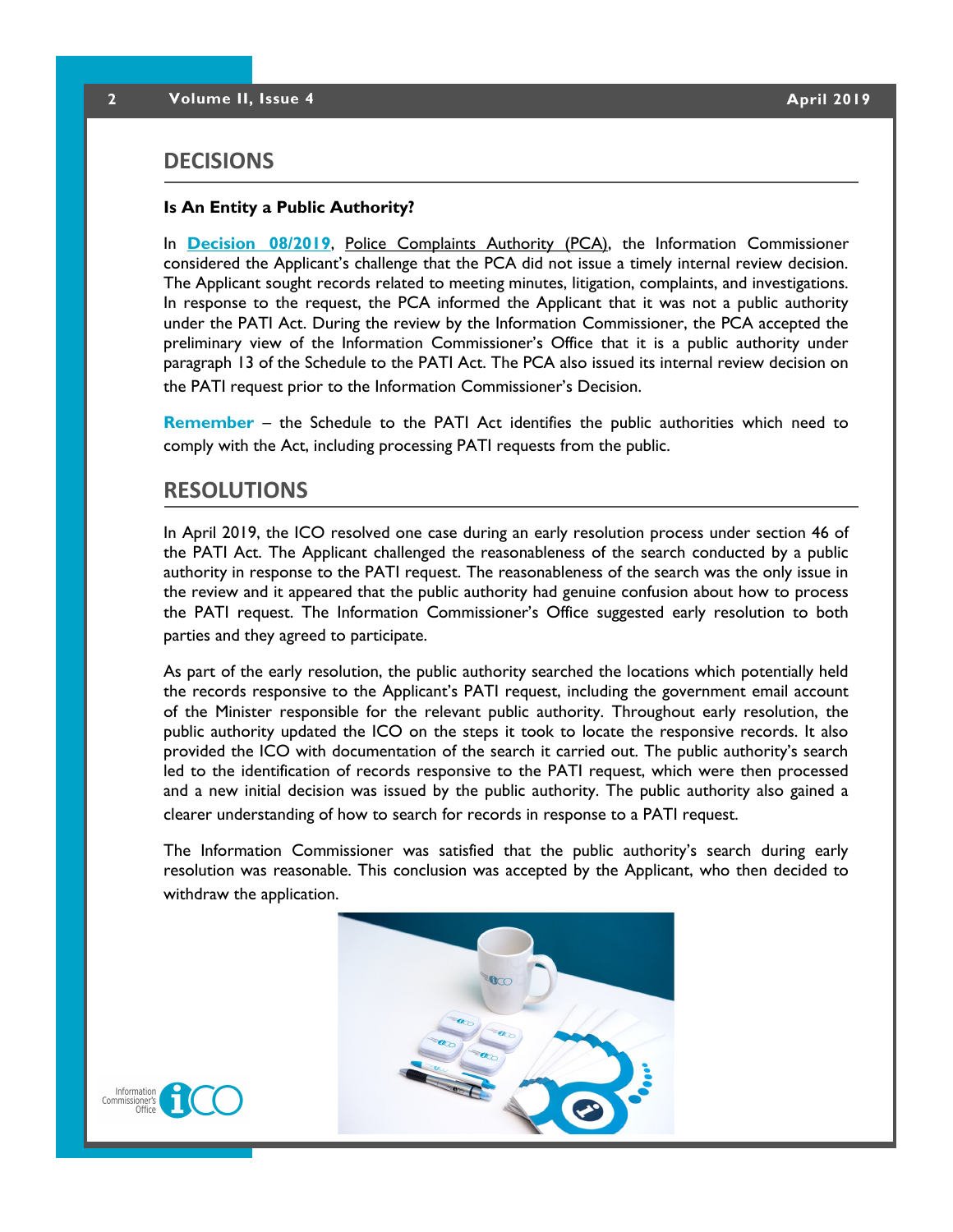| <b>ICO Statistics</b><br>as of 30 April 2019 | <b>Total Applications for</b><br>independent review by<br>the Information<br>Commissioner: 108 | Resolved: 12<br>Invalid: 16<br>Abandoned: 7 |
|----------------------------------------------|------------------------------------------------------------------------------------------------|---------------------------------------------|
|                                              | Pending Investigations: 39                                                                     |                                             |
|                                              | Pending Validation: 3                                                                          | * One decision is under judicial<br>review  |
|                                              | Decisions: $31*$                                                                               |                                             |

## **PUBLIC ACCESS TO INFORMATION AROUND THE WORLD**

- [Measures being undertaken to improve access to information,](http://www.jamaicaobserver.com/latestnews/_Measures_being_undertaken_to_improve_access_to_information?profile=1470) Jamaica Observer, 22 December 2018
- \* Free Speech and Access to Information: Key to Citizen Empowerment and Sustainable [Development,](https://en.unesco.org/Free-Speech-Access-to-Information-Gwen-Lister) UNESCO.org,
- [Open Procurement Portal Helps Access to Information,](https://www.usaid.gov/kosovo/news-information/news/open-procurement-portal-helps-access-information) USAID.gov, 19 April 2019

# **SAVE THE DATE**

### **INFORMATION COMMISSIONER'S QUARTERLY BRIEFINGS FOR PUBLIC AUTHORITIES**

Wednesday, 13 June 2019 Thursday, 12th September 2019 Thursday, 5th December 2019 Thursday, 12th March 2020

RSVP will be required. Registration details will be emailed to public authorities.

# **TAKE A LOOK!**

The up-to-date Government of Bermuda Organizational Chart was recently published. Click **[HERE](https://www.gov.bm/sites/default/files/ORG_CHART_0319.pdf)** to find it!